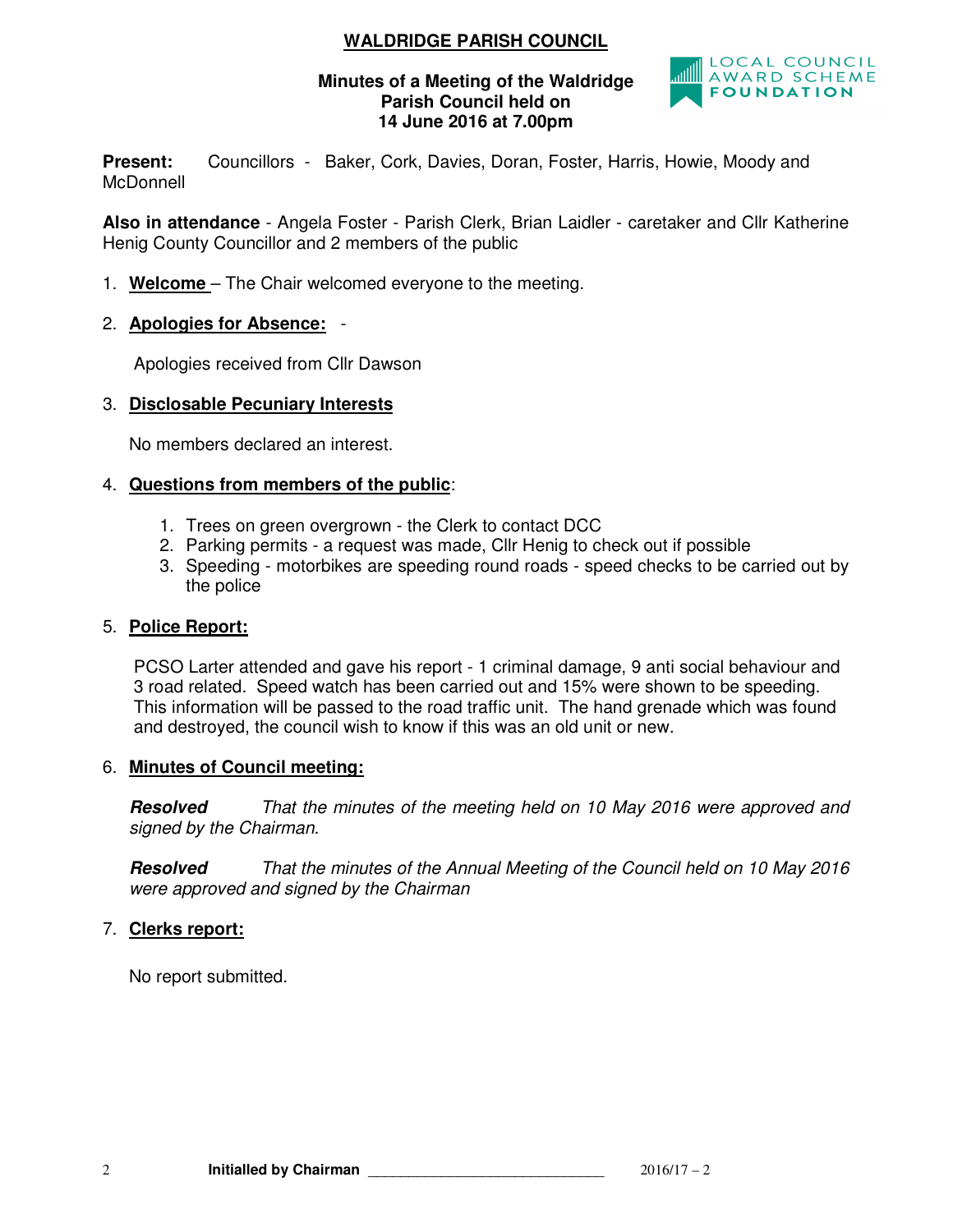#### 9. **Parish Matters and on-going items**

#### a) **Planning applications received**

| DM/16/01451/FPA | 12 Barford Drive    |
|-----------------|---------------------|
|                 | Chester-le-Street   |
|                 | DH <sub>2</sub> 3HR |

Erection of pitched roofs at ground floor to front and rear

**Resolved:** To recommend approval

#### b) **To consider any planning applications received after the agenda was published.**

| DM/16/01808/FPA Land Adjacent | Woodside<br><b>Waldridge Road</b><br><b>Chester-le-Street</b><br>DH <sub>2</sub> 3RQ | Proposed new temporary<br>access track (in connection<br>with the felling and removal of<br>woodland) (resubmission) |
|-------------------------------|--------------------------------------------------------------------------------------|----------------------------------------------------------------------------------------------------------------------|
|                               |                                                                                      |                                                                                                                      |

**Resolved:** To recommend refusal on the grounds of highways safety, the Clerk to contact planning.

c) **County Councillors report –** Cllr Henig submitted her report covering:

**Road safety** - Street lighting / Family Fun Day

**Local environment** - Flood fence / forestry

**Other** - Car parking scheme / Birch View playground / North Durham Community Led Local Development (CLLD) Local Action Group / Nature trail project

**Resolved:** Report noted. Cllr Henig to speak to Kevin Telford to request a site meeting at the Inn on the Green re crossing safety issues.

- d) **Beat the bounds walk -** All arrangements were discussed and agreed for June 26th
- e) **Bank mandate**  A new mandate was required due to the lack of up to date signatures

**Resolved:** 6 members signed the mandate and will take their details to the bank

#### f) **Fitness equipment / Millennium Green / goal posts / fun hoop monthly inspections –**

**Resolved:** Report noted, no issues raised. The Clerk to contact DCC to ask if the new footpath on the bridal way could be checked out, as roots are lifting the tarmac.

- g) **Cupboard**  A cupboard still needs to be sought for the kitchen
- h) **Abandoned cars on Hammerhead**  Two cars continue to take up 2 places on the Hammerhead. The Clerk to contact DVLA and ask for their details. A letter to be sent initially to ask them to remove or legal action will be taken.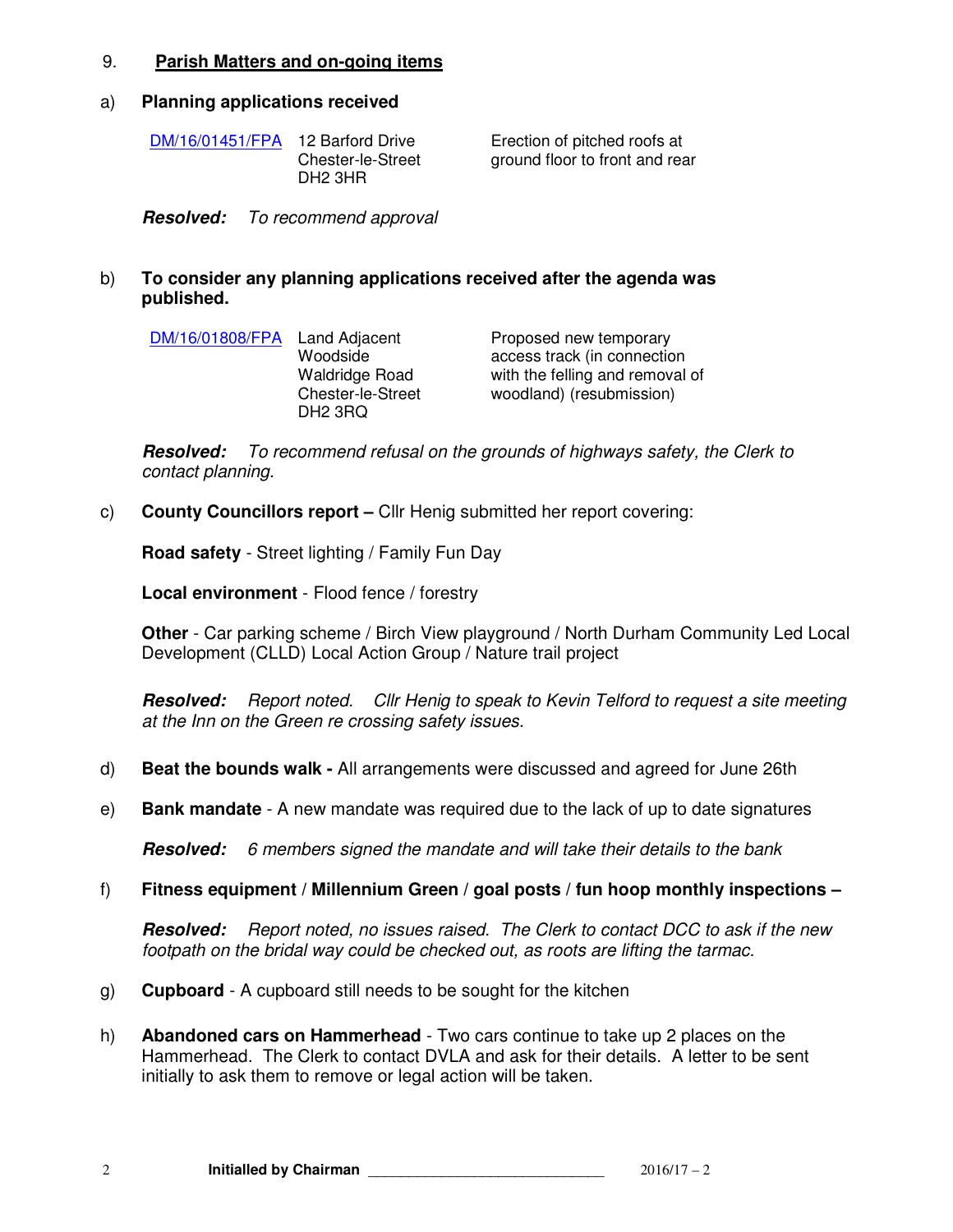### i) **Timetable of events** – CDALC forthcoming events (if any)

• Nothing arranged

# j) **Correspondence received**

- Thank you letter received from Citizens advice for grant
- k) **Correspondence received after agenda published** (to note only)
	- Nothing received

# l) **Waldridge in Bloom working group update –**

- Cllr Cork gave an update
- The cost of winter bedding was discussed, which needs to be ordered at a cost of £2,321.00
- A rota to be organised for planting and removal of plants

# **Resolved:** It was agreed to order winter bedding

# m) **AAP forum updates** –

- Nothing to report
- n) **Urgent issues for noting** (Clerk to use delegated powers if necessary) **and any items Councillors wish to agenda for next meeting**

### 10. **Financial Matters**

| (a)                                                     | <b>Payments</b>                                                                                                       |  |  |  |
|---------------------------------------------------------|-----------------------------------------------------------------------------------------------------------------------|--|--|--|
| <b>Resolved:</b> That the following payments be agreed: |                                                                                                                       |  |  |  |
| (1)                                                     | That the sum of £612.55 be paid to Mrs A Foster (May 2016 wage) this to include<br>pay increase as per NALC agreement |  |  |  |
| (2)                                                     | That the sum of £5.21 be paid to Mrs A Foster - backdated from April 2016                                             |  |  |  |
| (3)                                                     | That the sum of £203.30 be paid to Mr B Laidler (May 2016 wage)                                                       |  |  |  |
| (4)                                                     | That the sum of £36.00 be paid to Mrs A Foster - allowance                                                            |  |  |  |
| (5)                                                     | That the sum of £94.64 be paid to £94.64 - blinds                                                                     |  |  |  |
| (6)                                                     | That the sum of £237.57 be paid to HMRC - underpayment                                                                |  |  |  |
| (7)                                                     | That the sum of £5,686.0 be paid to AUS - allotments water pipes                                                      |  |  |  |
| (8)                                                     | That the sum of £580.64 be paid to CDALC - annual subs                                                                |  |  |  |
|                                                         |                                                                                                                       |  |  |  |
| (b)                                                     | <b>Receipts</b>                                                                                                       |  |  |  |
|                                                         | <b>Resolved:</b><br>That the following receipts be noted:                                                             |  |  |  |
| (1)                                                     | That the sum of £30.00 was received for room hire                                                                     |  |  |  |